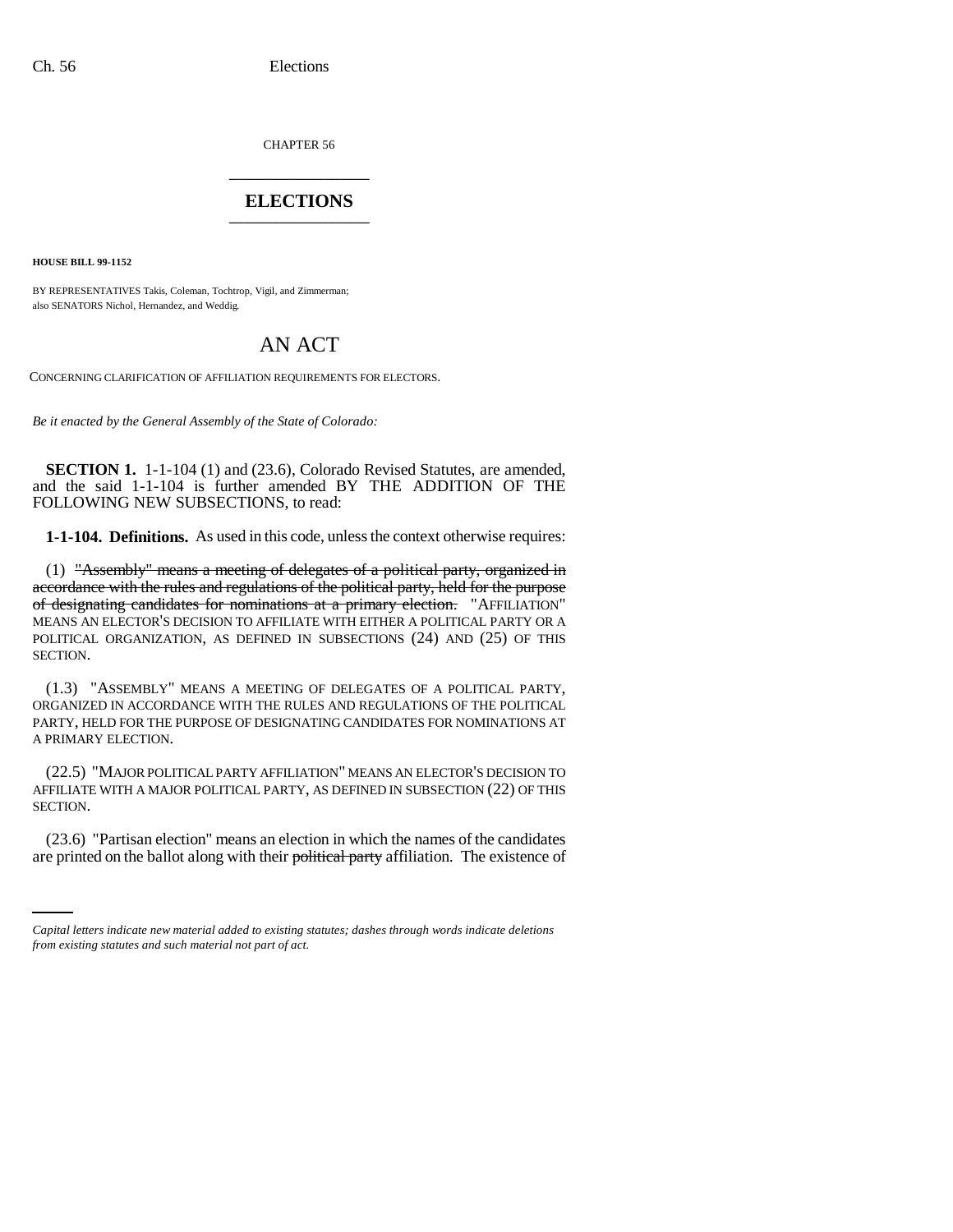a partisan election for the state or for a political subdivision as a part of a coordinated election does not cause an otherwise nonpartisan election of another political subdivision to become a partisan election.

**SECTION 2.** 1-2-204 (2) (j), Colorado Revised Statutes, is amended to read:

**1-2-204. Questions answered by elector.** (2) In addition, each eligible elector shall be asked, and the elector shall correctly answer, the following:

(j) The elector's  $party$  affiliation, if any, if the eligible elector desires to affiliate with any political party OR POLITICAL ORGANIZATION. If this question is not answered, the elector shall be registered as "unaffiliated". Only the eligible elector personally shall declare the eligible elector's party affiliation. Any elector appearing in person to register shall also state on the notice of registration whether or not the elector wishes the party affiliation to be continued from the county of prior residence in this state to the new county of residence. If such is the case, the county clerk and recorder shall proceed to forward the party affiliation and original date of affiliation with that party as provided in section  $1-2-221$ . Party affiliation shall not be continued from another state.

**SECTION 3.** Part 2 of article 2 of title 1, Colorado Revised Statutes, is amended BY THE ADDITION OF A NEW SECTION to read:

**1-2-218.5. Declaration of affiliation.** (1) THE DECLARATION OF AFFILIATION OF EACH REGISTERED ELECTOR SHALL REMAIN AS RECORDED IN THE REGISTRATION RECORD UNTIL THE ELECTOR CHANGES OR WITHDRAWS HIS OR HER AFFILIATION.

(2) ANY ELIGIBLE ELECTOR WHO HAS NOT DECLARED AN AFFILIATION WITH A POLITICAL PARTY OR POLITICAL ORGANIZATION SHALL BE DESIGNATED ON THE REGISTRATION RECORDS OF THE COUNTY CLERK AND RECORDER AS "UNAFFILIATED". ANY UNAFFILIATED ELIGIBLE ELECTOR MAY DECLARE A MAJOR POLITICAL PARTY AFFILIATION WHEN THE ELECTOR DESIRES TO VOTE AT A PRIMARY ELECTION, AS PROVIDED IN SECTION 1-7-201 (2), OR THE ELECTOR MAY DECLARE HIS OR HER POLITICAL PARTY OR POLITICAL ORGANIZATION AFFILIATION AT ANY OTHER TIME DURING WHICH ELECTORS ARE PERMITTED TO REGISTER BY SUBMITTING A LETTER OR A FORM FURNISHED BY THE COUNTY CLERK AND RECORDER, EITHER BY MAIL OR IN PERSON.

**SECTION 4.** 1-2-219 (1), Colorado Revised Statutes, is amended to read:

**1-2-219. Changing or withdrawing declaration of affiliation.** (1) Any eligible elector desiring to change or withdraw the elector's party affiliation may do so by completing and signing a prescribed request for the change or withdrawal and filing it with the county clerk and recorder or by submitting a personal letter written by the elector to the county clerk and recorder at any time during which electors are permitted to register UP TO AND INCLUDING THE TWENTY-NINTH DAY PRECEDING AN ELECTION. The prescribed form or personal letter for the change shall include the elector's printed name, address within the county, birth date, social security number, if the elector wishes to state it, and signature, the date, the elector's previous party affiliation status, and the requested change in party affiliation status. A prescribed form shall be furnished by the county clerk and recorder upon the elector's oral or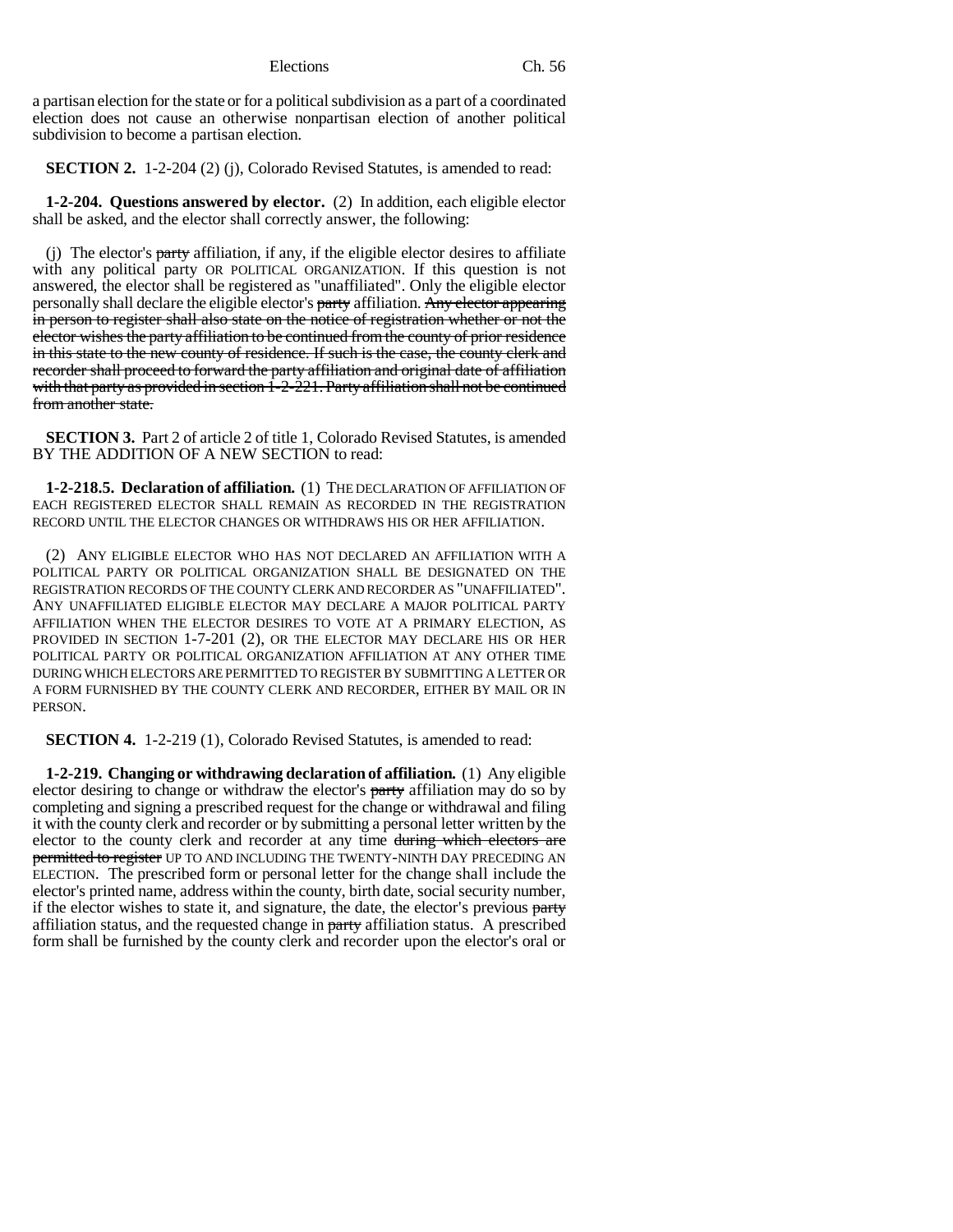### Ch. 56 Elections

written request. Upon receiving the request, the county clerk and recorder shall change the elector's party affiliation on the registration record. If the party affiliation is withdrawn, the designation on the registration record shall be changed to "unaffiliated". If an elector changes party affiliation, the elector is entitled to vote, at any primary election, only the ballot of the MAJOR POLITICAL party to which the elector is currently affiliated. A change or withdrawal of party affiliation may not be made by anyone other than the elector.

**SECTION 5.** 1-2-222 (1) and (2), Colorado Revised Statutes, are amended to read:

**1-2-222. Errors in recording of affiliation.** (1) If an elector goes to the elector's legal voting place to vote at any primary election or to the office of the county clerk and recorder and contends that an error has been made in the recording of the elector's **party** affiliation on the registration book or that the **party** affiliation has been unlawfully changed or withdrawn, the election judges or the county clerk and recorder shall allow the elector to make and sign an affidavit, which shall be substantially in the form provided in subsection (4) of this section. Any election judge or the county clerk and recorder has authority to administer the oath and take the acknowledgment of the elector's affidavit. When the affidavit is completed, the election judge or the county clerk and recorder shall make the change as specified in the affidavit and shall enter after the elector's party affiliation on the registration book the words "changed by affidavit", giving the date of the change USING THE DATE OF THE AFFIDAVIT AS THE NEW AFFILIATION DATE.

(2) No affidavit shall be allowed or received by the election judges or the county clerk and recorder if the date and the elector's signature, initials, or properly witnessed mark appear on the registration record in or adjacent to the space provided for recording party affiliation or on a form furnished by the county clerk and recorder for declaring party affiliation, as provided in section 1-2-206, evidencing the elector's acknowledgment of the accuracy of the recorded party affiliation or evidencing a written request for the same party affiliation as shown on the registration record.

**SECTION 6.** 1-3-102 (2) (d) (II), Colorado Revised Statutes, is amended to read:

**1-3-102. Precinct caucuses.** (2) (d) The person elected as committeeperson at the caucus shall assume the office immediately following the caucus. Causes for removal of the elected committeeperson from office shall include, but not be limited to, the following:

(II) In the case of removal by the county central committee, the person has moved from the precinct or has changed party affiliation.

**SECTION 7.** 1-4-101 (3), Colorado Revised Statutes, is amended to read:

**1-4-101. Primary election nominations made.** (3) All nominations by major political parties for candidates for United States senator, representative in congress, all elective state, district, and county officers, and members of the general assembly shall be made by primary elections. Neither the secretary of state nor any county clerk and recorder shall place on the official general election ballot the name of any person as a candidate of any major political party who has not been nominated in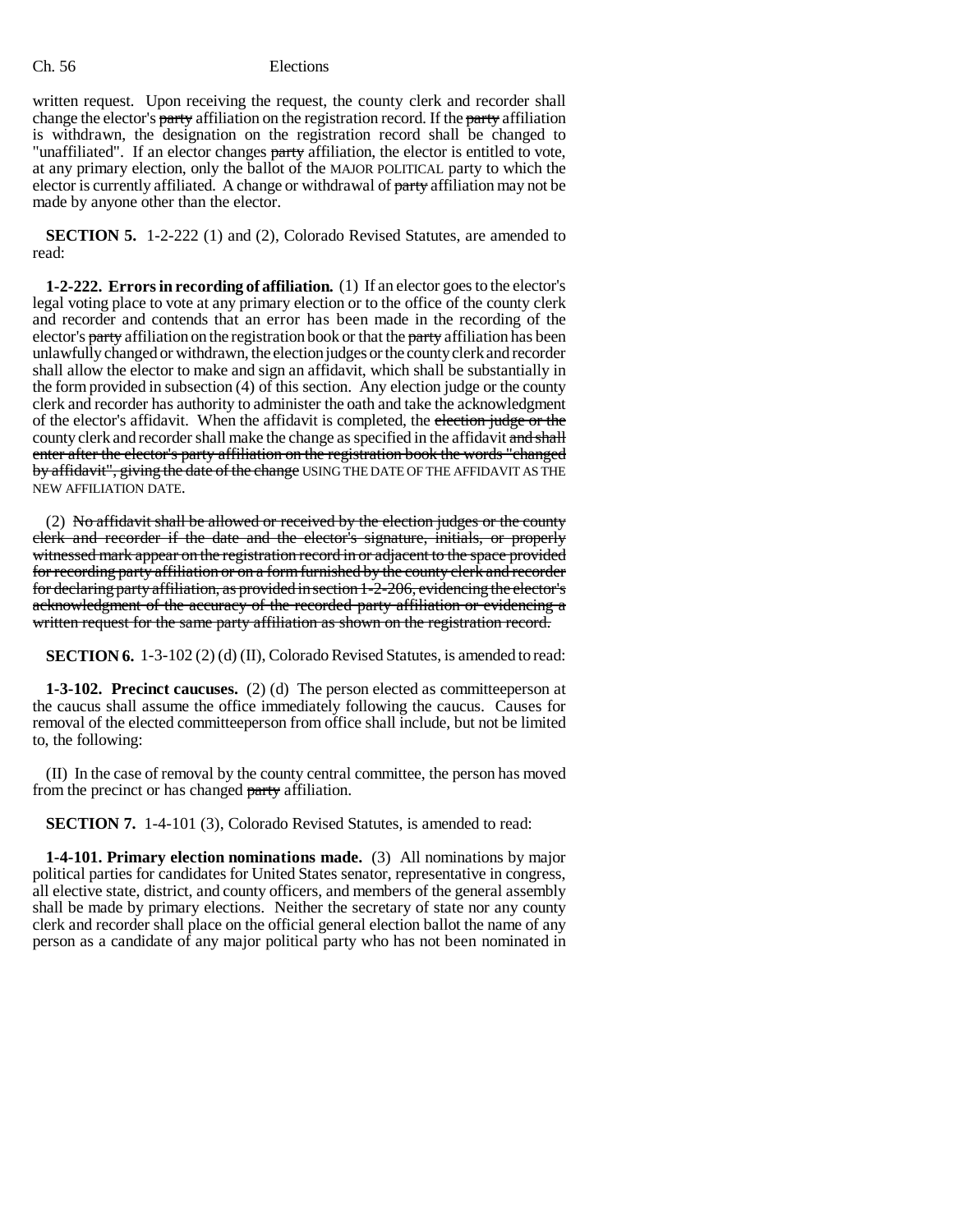accordance with the provisions of this article, or who has not been affiliated with the major political party for at least twelve months unless otherwise provided by law, or who does not meet residency requirements for the office, if any. The information found on the voter registration record of the COUNTY OF CURRENT OR PREVIOUS RESIDENCE OF THE person seeking to be placed on the ballot is admissible as prima facie evidence of compliance with this article.

**SECTION 8.** 1-4-402 (1) (d) (II), Colorado Revised Statutes, is amended to read:

**1-4-402. Nominations of political party candidates.**  $(1)$  (d) (II) Notwithstanding the provisions of subparagraph (I) of this paragraph (d), if a political party has established a rule regarding the length of party affiliation which is necessary to be eligible for nomination by convention for the office of representative in congress, the party rule shall apply.

**SECTION 9.** 1-4-601 (2), Colorado Revised Statutes, is amended to read:

**1-4-601. Designation of candidates for primary election.** (2) An assembly shall take no more than two ballots for party candidates for each office to be filled at the next general election. Every candidate receiving thirty percent or more of the votes of all duly accredited assembly delegates who are present and voting on that office shall be certified by affidavit of the presiding officer and secretary of the assembly. If no candidate receives thirty percent or more of the votes of all duly accredited assembly delegates who are present and voting, a second ballot shall be cast on all the candidates for that office. If on the second ballot no candidate receives thirty percent or more of the votes cast, the two candidates receiving the highest number of votes shall be certified as candidates for that office by the assembly. The certificate of designation by assembly shall state the name of the office for which each person is a candidate and the candidate's name and address, shall designate in not more than three words the name of the political party which the candidate represents, and shall certify that the candidate has been a member of the political party for the period of time required by party rule or by law if the party has no such rule. The candidate's party affiliation, as shown on the registration books of the county clerk and recorder, is prima facie evidence of POLITICAL party membership. The certificate of designation shall indicate the order of the vote received at the assembly by candidates for each office, but no assembly shall declare that any one candidate has received the nomination of the assembly. The certificate of designation shall be filed in accordance with section 1-4-604. If two or more candidates receiving designation under the provisions of this subsection (2) have received an equal number of votes, the order of certification of designation shall be determined by lot by the candidates. The assembly shall select a vacancy committee for vacancies in designation or nomination only.

**SECTION 10.** 1-4-1002 (8), Colorado Revised Statutes, is amended to read:

**1-4-1002. Vacancies in designation or nomination.** (8) Notwithstanding any provisions to the contrary, if a political party has established a rule regarding the length of party affiliation required for a candidate for the office of United States senator or representative in congress, and a vacancy in that office occurs, then the party rule applies.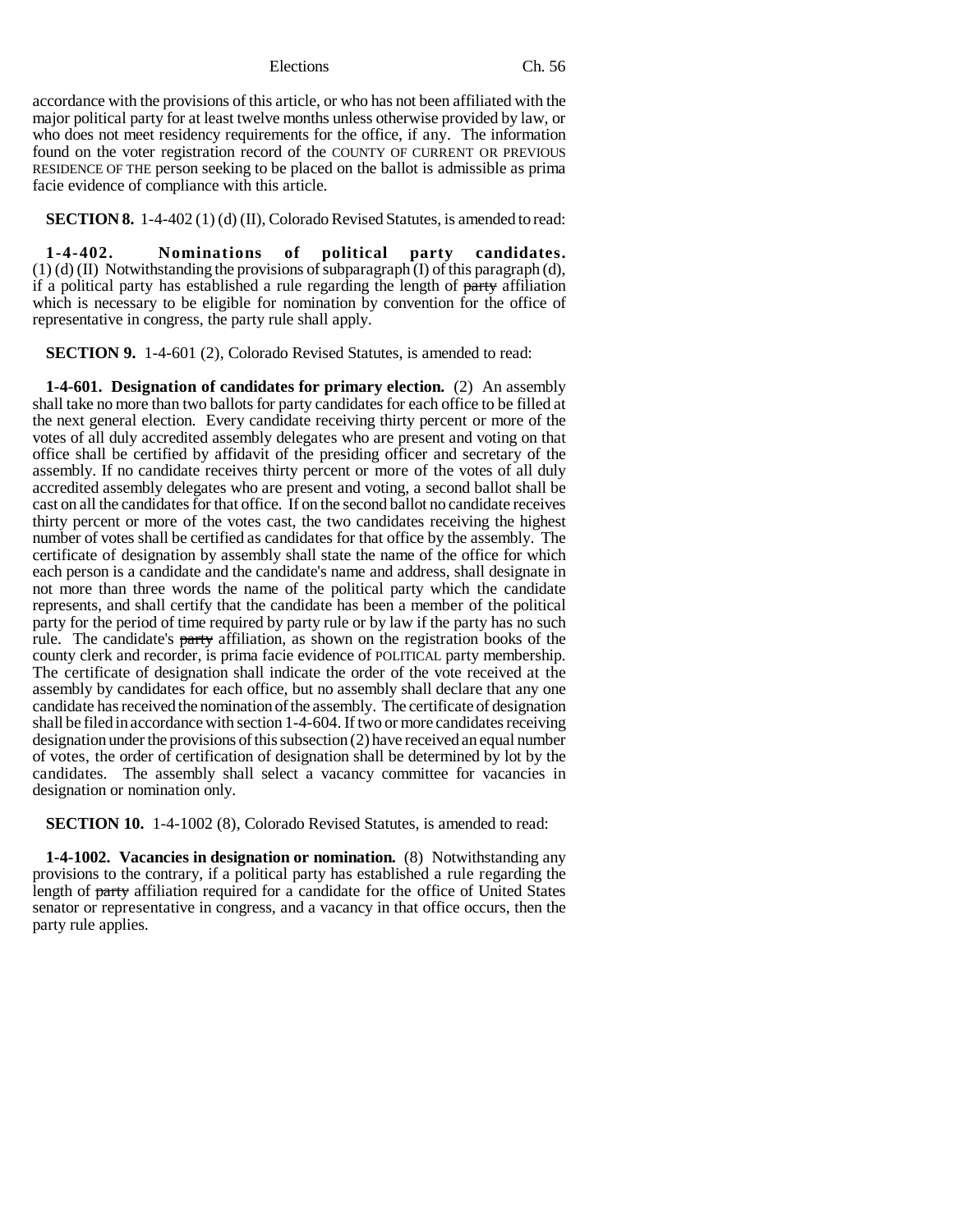# **SECTION 11.** 1-4-1202 (2), Colorado Revised Statutes, is amended to read:

**1-4-1202. Presidential primary elections - when - conduct.** (2) Each political party which has a qualified candidate entitled to participate in the Colorado presidential primary election pursuant to section 1-4-1203 is entitled to participate in the primary election and shall have a separate party ballot. At the presidential primary election, an elector may vote only for a candidate on the ballot of the political party to which the elector has declared an affiliation. An unaffiliated eligible elector may declare a party AN affiliation to the election judges at the presidential primary election as provided in section 1-7-201. The presidential primary election for all political parties shall be held at the same time and at the same polling places and shall be conducted by the same election officials.

**SECTION 12.** 1-4-1304 (3), Colorado Revised Statutes, is amended to read:

**1-4-1304. Nomination of candidates.** (3) Any minor political party nominating candidates in accordance with this part 13 shall file a certificate of designation with the designated election official no later than the twenty-eighth day prior to the primary election. The certificate of designation shall state the name of the office for which each person is a candidate and the candidate's name and address, shall designate in not more than three words the name of the minor political party that the candidate represents, and shall certify that the candidate is a member of the minor political party. The candidate's party affiliation as shown on the registration books of the county clerk and recorder is prima facie evidence of party membership.

**SECTION 13.** 1-6-104 (3), Colorado Revised Statutes, is amended to read:

**1-6-104. Appointment of election judges by the county clerk and recorder and designated election officials.** (3) If, at the time the county clerk and recorder appoints election judges for a precinct, the list of recommended election judges submitted in accordance with section 1-6-102 contains an insufficient number of names for a major political party's share of the total number of election judges as required in section 1-6-109, the designated election official shall appoint any additional election judges necessary following the party affiliation requirements of section 1-6-109 to the extent possible.

**SECTION 14.** 1-6-108 (1), Colorado Revised Statutes, is amended to read:

**1-6-108. Lists of election judges.** (1) The designated election official shall make and maintain a master list of election judges who have filed an acceptance form in accordance with section  $1-6-101$  (4). The master list shall include the name, party affiliation, and precinct number of each election judge who has filed an acceptance form, including whether such judge is unaffiliated, affiliated with a minor political party, or affiliated with a qualified political organization.

**SECTION 15.** 1-6-114 (3), Colorado Revised Statutes, is amended to read:

**1-6-114. Oath of judges.** (3) For nonpartisan elections, the election judges shall not be required to declare their party affiliation on the oath or affirmation.

**SECTION 16.** 1-7-109 (2), Colorado Revised Statutes, is amended to read: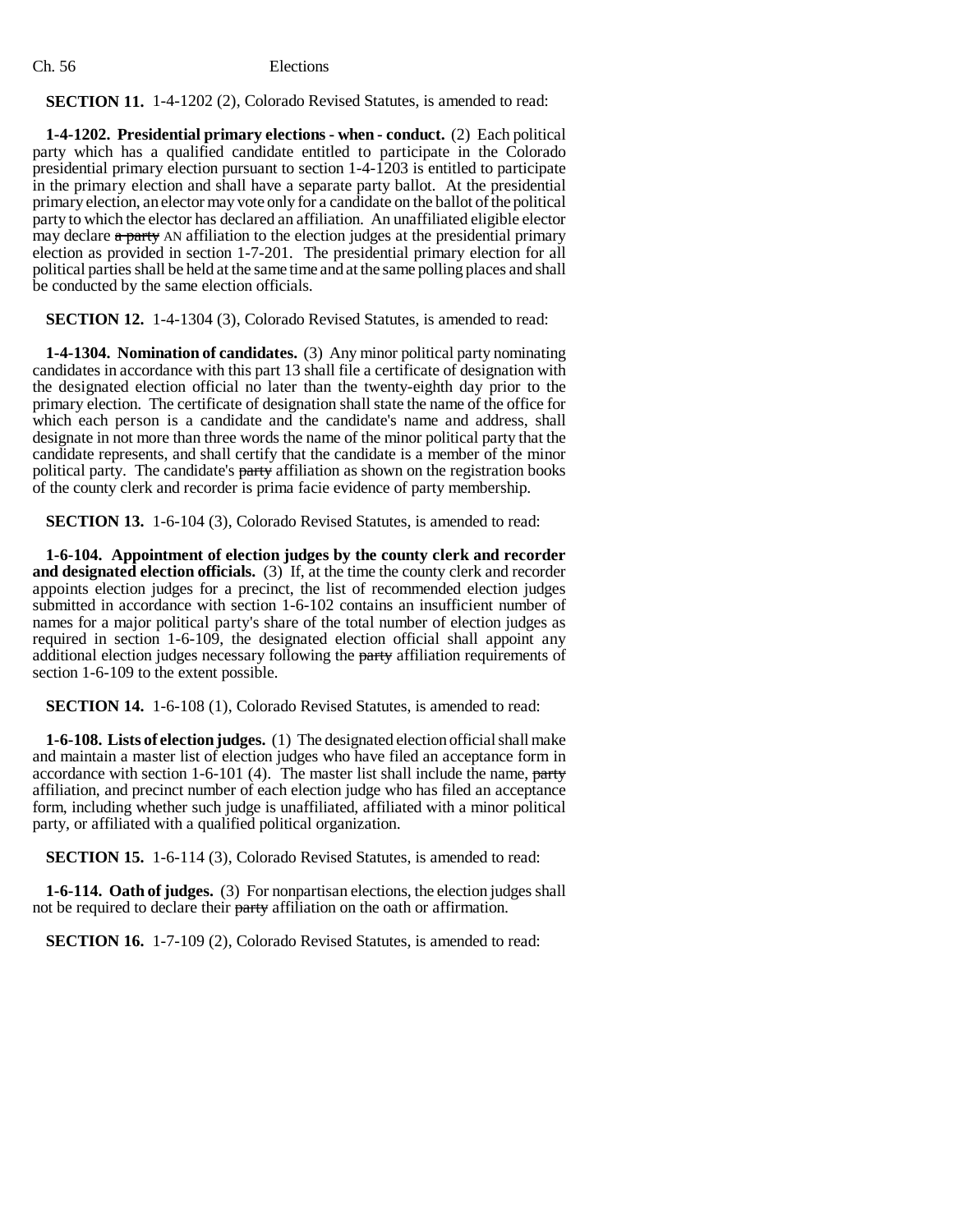**1-7-109. Judges to keep pollbooks.** (2) When preprinted signature cards are provided for each eligible elector containing the elector's name, address, birthdate, and for primary elections the elector's party affiliation, the use of a pollbook shall not be required. The ballot stub number of the ballot issued to the elector shall be written on the preprinted signature card. The preprinted signature cards may also constitute the computer list of eligible electors.

**SECTION 17.** 1-7-201 (2), Colorado Revised Statutes, is amended to read:

**1-7-201. Voting at primary election.** (2) If the name is found on the registration list, the election judge having charge of the list shall likewise repeat the elector's name and present the elector with the party ballot of the major political party affiliation last recorded. If unaffiliated, the eligible elector shall openly declare to the election judges the name of the major political party with which the elector wishes to affiliate, complete the approved form for voter registration information changes, and initial the registration list in the space provided. Declaration of affiliation with a major political party shall be separately dated and signed or dated and initialed by the eligible elector in such manner that the elector clearly acknowledges that the party affiliation has been properly recorded. Thereupon, the election judges shall deliver the appropriate party ballot to the eligible elector. Eligible electors who decline to state a major political party affiliation shall not be entitled to vote at the primary election.

**SECTION 18.** 1-8-105, Colorado Revised Statutes, is amended to read:

**1-8-105. Change of registration record.** A change of name, residence, or party affiliation request may be submitted to the county clerk and recorder at the same time the eligible elector requests an application for an absentee ballot if the elector has moved within the county and states that the move occurred more than thirty days before the election and that the elector has lived at the new residence for at least thirty days. The request shall include the elector's old and new addresses within the county, the elector's printed name and signature, and the date of the request. Upon receipt of the request, the county clerk and recorder shall verify the registration of the elector, amend the registration record, and mail to the elector an official absentee ballot as provided in this part 1.

**SECTION 19.** 1-8-205 (2), Colorado Revised Statutes, is amended to read:

**1-8-205. Procedures and personnel for early voters' polling place.** (2) For partisan elections, the county clerk and recorder shall appoint at least three receiving judges who meet the party affiliation requirements contained in section 1-6-109. Regular employees of the county clerk and recorder may serve as receiving judges as long as they meet the party affiliation requirements of section 1-6-109.

**SECTION 20.** 2-3-204 (1), Colorado Revised Statutes, is amended to read:

**2-3-204. Staff director, assistants, and consultants.** (1) The committee shall interview persons applying for the position of staff director as to qualifications and ability and shall make recommendations thereon to the executive committee, which shall appoint the staff director as provided in section 2-3-303 (3). The staff director shall be responsible to the committee for the collection and assembling of all data and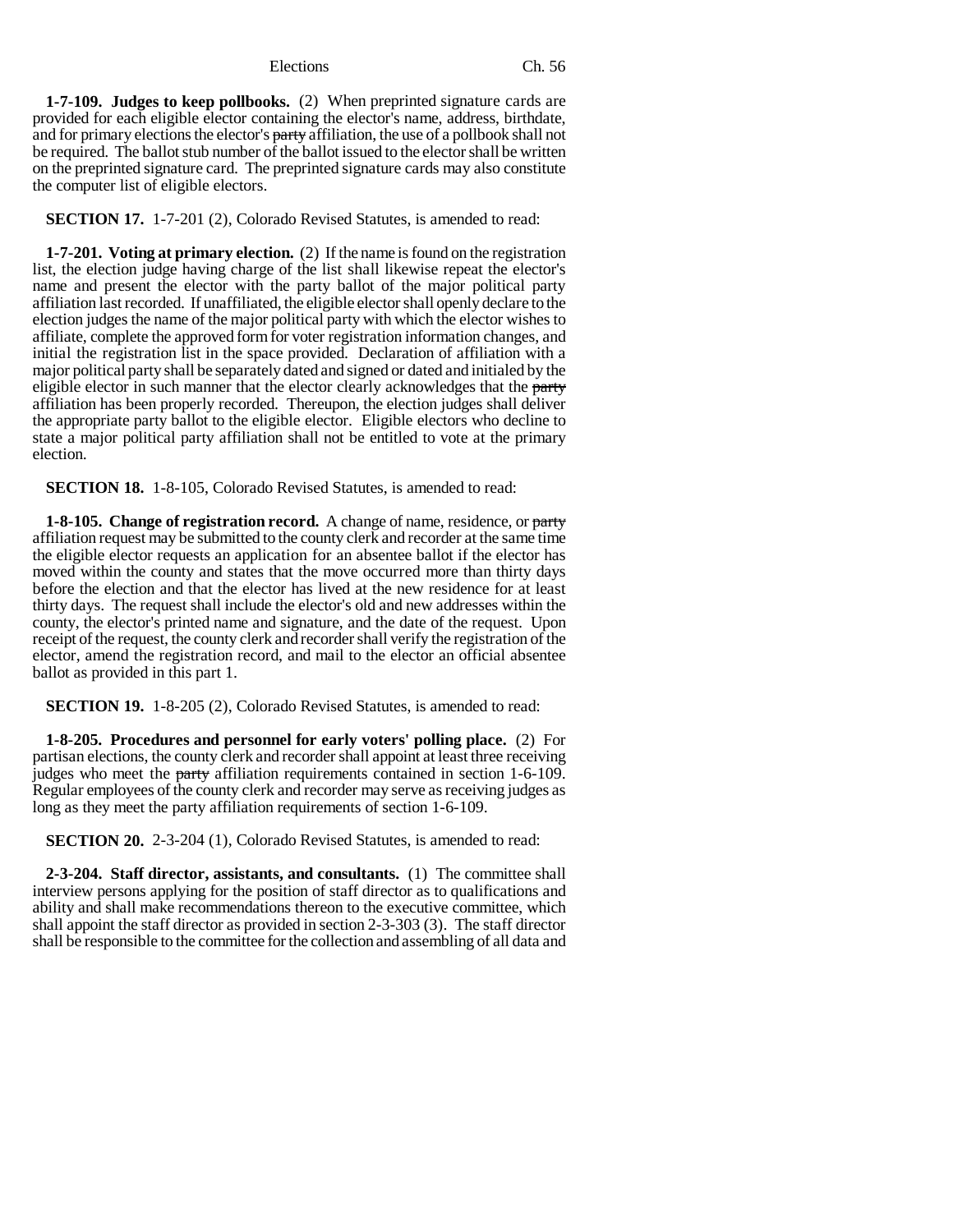## Ch. 56 Elections

the preparation of reports and recommendations. The staff director shall also be responsible for preparing for consideration by the committee analyses of all requests for funds. With the approval of the committee, the staff director may appoint such additional professional, technical, clerical, or other employees necessary to perform the functions assigned to the committee. The staff director and such additional personnel shall be appointed without reference to party affiliation and solely on the basis of ability to perform the duties of the position. They shall be employees of the general assembly and shall not be subject to the state personnel system laws. The committee shall establish appropriate qualifications and compensation for all positions. With the consent of the committee, the chairperson may contract for professional services by private consultants as needed.

**SECTION 21.** 2-3-304 (1), Colorado Revised Statutes, is amended to read:

**2-3-304. Director of research - assistants.** (1) The council shall interview persons applying for the position of director of research as to qualifications and ability and shall make recommendations thereon to the executive committee, which shall appoint the director of research as provided in section 2-3-303 (3) (d). The director of research shall be responsible to the council for the collection and assembling of all data and for the preparation of reports, recommendations, and bills. The director shall, subject to the general policies of the council, have administrative direction over the activities of the council. The director shall be paid a salary determined by the executive committee in accordance with section 2-3-303 (3) (a). The director shall be an employee of the general assembly and shall not be subject to the state personnel system laws. The director shall be appointed without reference to party affiliation and solely on the basis of such director's ability to perform the duties of the position.

**SECTION 22.** 2-3-503 (1), Colorado Revised Statutes, is amended to read:

**2-3-503. Director - staff - revisor.** (1) The committee shall interview persons applying for the position of staff director as to qualifications and ability and shall make recommendations thereon to the executive committee, which shall appoint the director as provided in section 2-3-303 (3). The director of the office of legislative legal services shall be an attorney-at-law. The director shall be responsible to the committee for the provision of staff assistance in the performance of the committee's duties and functions. The director, with the approval of the committee, may appoint such attorneys-at-law and technical and clerical personnel as may be necessary for the efficient operation of the office. The director and all employees of the office shall be appointed without regard to party affiliation and solely on the basis of their ability to perform their duties. They shall be employees of the general assembly and shall not be subject to the state personnel system laws. The director shall be paid a salary determined by the executive committee in accordance with section 2-3-303 (3).

**SECTION 23.** 24-2-102 (1), Colorado Revised Statutes, is amended to read:

**24-2-102. Appointment of officers, assistants, and employees.** (1) Except as otherwise provided by law, such officers, assistants, and employees as may be necessary in each principal department shall be appointed by the head of each such department in conformity with section 13 of article XII of the constitution of the state and the laws enacted in accordance therewith. Before any such appointment shall be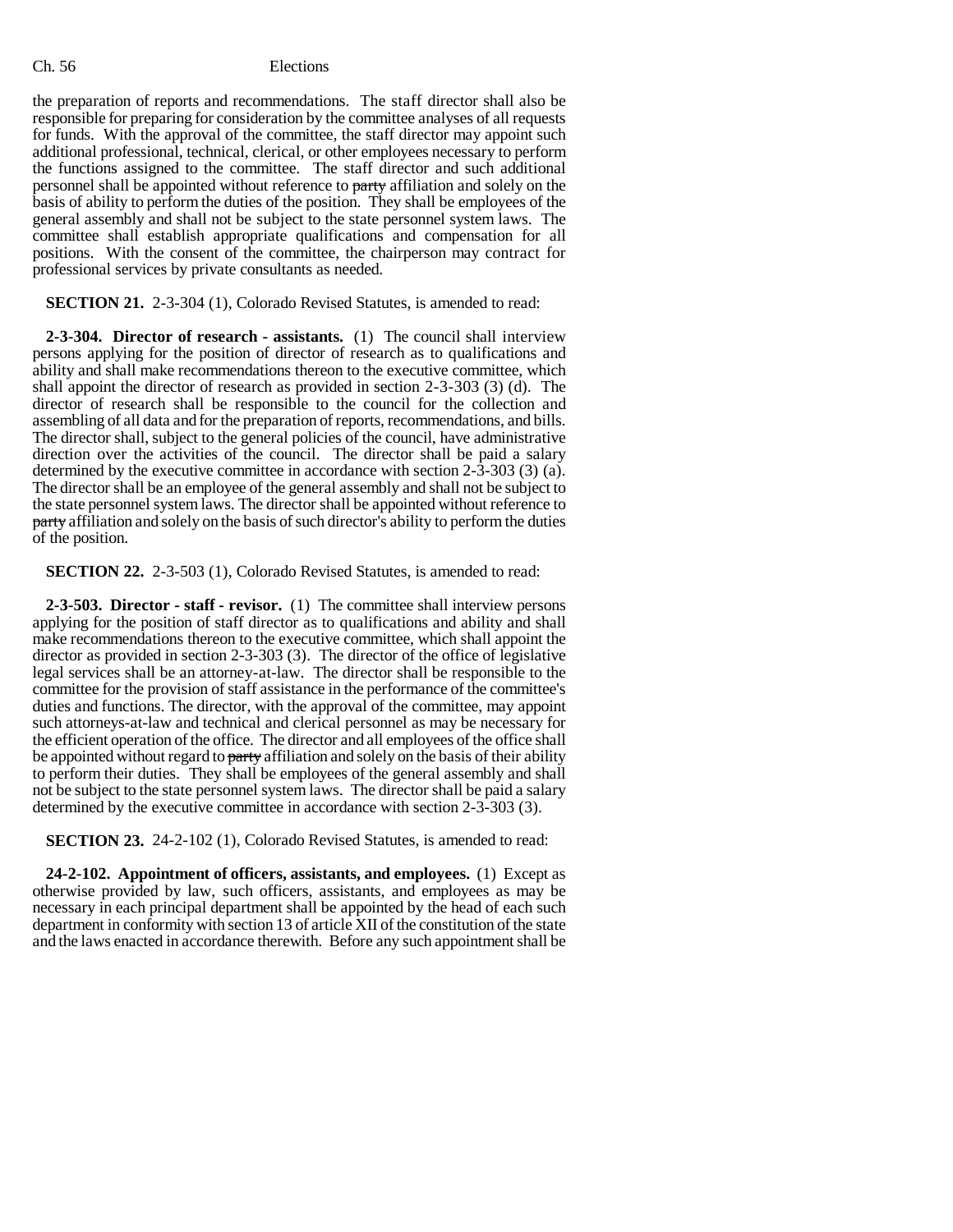effective, the head of the principal department making the appointment shall make and sign a certificate stating the position to be thus filled by appointment and the necessity for each such appointment, which certificate shall be delivered to the governor who within ten days thereafter shall approve or disapprove the same in writing. It shall not be necessary for the head of any such department to reveal the name or party affiliation in such certificate of any appointee, the approval or disapproval of the governor being limited expressly to the necessity for such appointment in the public service. In the event such appointment is disapproved by the governor in writing within said ten-day period, such disapproval shall be final. The failure of the governor to approve or disapprove any such appointment within said period shall be deemed a disapproval thereof and shall be in all respects as final as if disapproved in writing.

**SECTION 24.** 31-10-302 (1), Colorado Revised Statutes, is amended to read:

**31-10-302. Nomination of municipal officers.** (1) Candidates for municipal offices shall be nominated, without regard to political party affiliation, by petition on forms supplied by the clerk. A petition of nomination may consist of one or more sheets, but it shall contain the name and address of only one candidate and shall indicate the office to which the candidate is seeking election. The petition may designate one or more persons as a committee to fill a vacancy in the nomination.

**SECTION 25.** 32-16-105 (1) (c), Colorado Revised Statutes, is amended to read:

**32-16-105. Board of directors - membership - qualifications.** (1) The authority shall be governed by a board of directors, which shall consist of twelve directors appointed as follows:

(c) Six directors appointed without regard to party affiliation by the governing body of each county or city and county included in the territory of the authority.

**SECTION 26.** 37-46-137 (6), Colorado Revised Statutes, is amended to read:

**37-46-137. Conduct of election.** (6) No consideration shall be given nor distinction made with reference to any person's political party affiliation or the lack thereof.

**SECTION 27.** 37-48-179 (6), Colorado Revised Statutes, is amended to read:

**37-48-179. Conduct of election.** (6) No consideration shall be given nor distinction made with reference to any person's political party affiliation or the lack thereof.

**SECTION 28. Repeal.** 1-2-206, 1-2-220, and 1-2-221, Colorado Revised Statutes, are repealed.